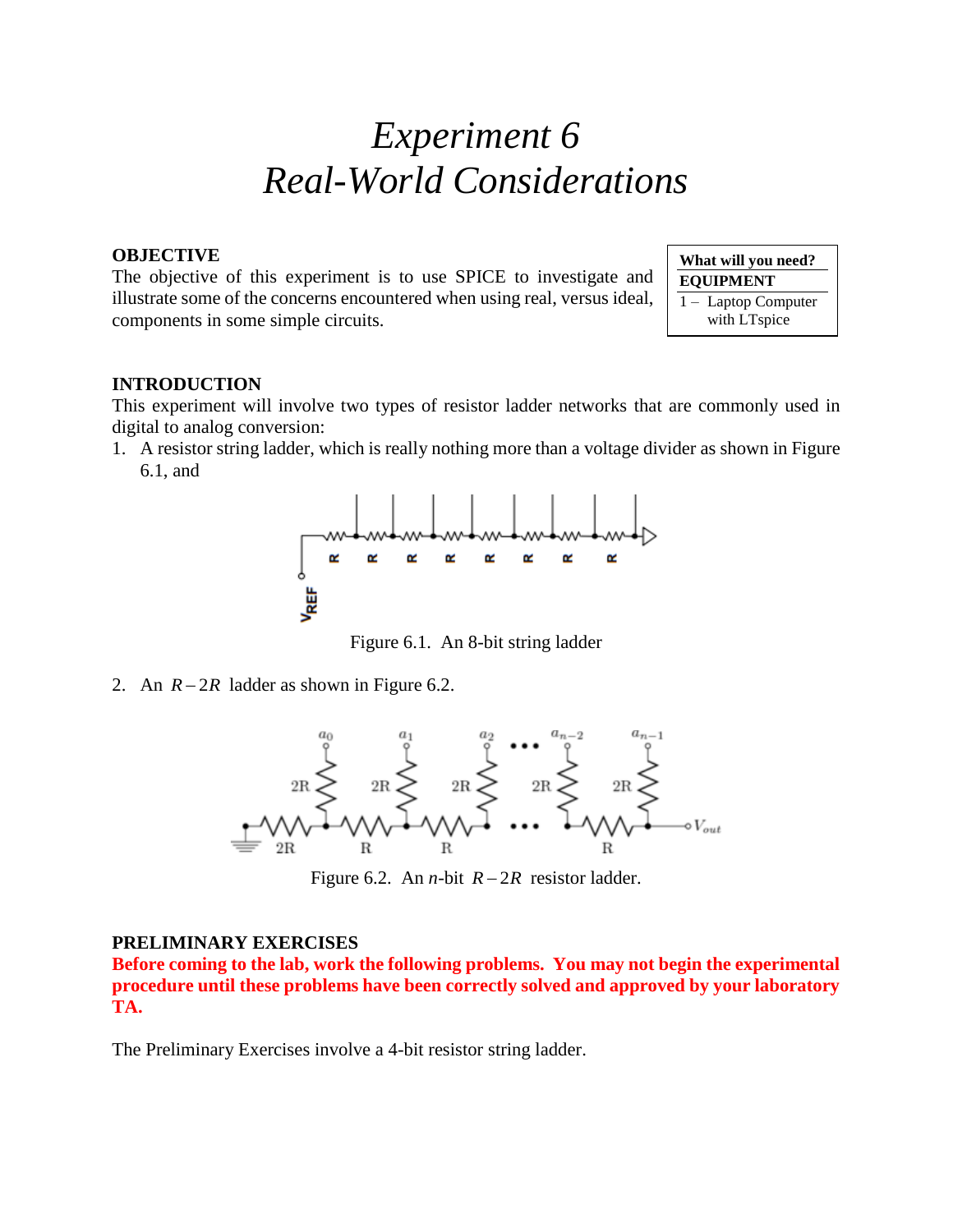**Exercise 6.1.** Loading Effect



Figure 6.3: A 4-bit resistor string ladder.

a. Using LTspice, build the circuit in Figure 6.3 and run a DC operating point simulation to determine the voltages at nodes A, B, C and D. Enter those node voltages in the "No load" column of Table 1.

|                    |         | With $1 \text{ M}\Omega$<br>load at node | With $1 \text{ M}\Omega$<br>load at node | With $1 M\Omega$<br>load at node | With $1 M\Omega$<br>load at node |
|--------------------|---------|------------------------------------------|------------------------------------------|----------------------------------|----------------------------------|
|                    | No load | A                                        |                                          |                                  |                                  |
| $V_{A}$            |         |                                          |                                          |                                  |                                  |
| $V_{\overline{B}}$ |         |                                          |                                          |                                  |                                  |
| $V_c$              |         |                                          |                                          |                                  |                                  |
| $V_{\overline{D}}$ |         |                                          |                                          |                                  |                                  |

Table 1. Resistor Ladder Node Voltages (from LTspice simulation)

- b. When physically measuring the node voltages for an actual *hardware* resistor ladder circuit in the lab, an oscilloscope or DMM would be used. The instrument used, together with its probes, is not ideal and presents a finite input resistance of, say,  $1 \text{ M}\Omega$  (a typical value).
	- i. Rerun the simulation to determine the four node voltages when a 1  $\text{M}\Omega$  resistor load is connected to node A, as shown in Figure 6.4 (a). Enter the results in Table 1.



Figure 6.4: Resistor string ladder with a 1 M $\Omega$  resistor load attached at one of the nodes A through D in each diagram.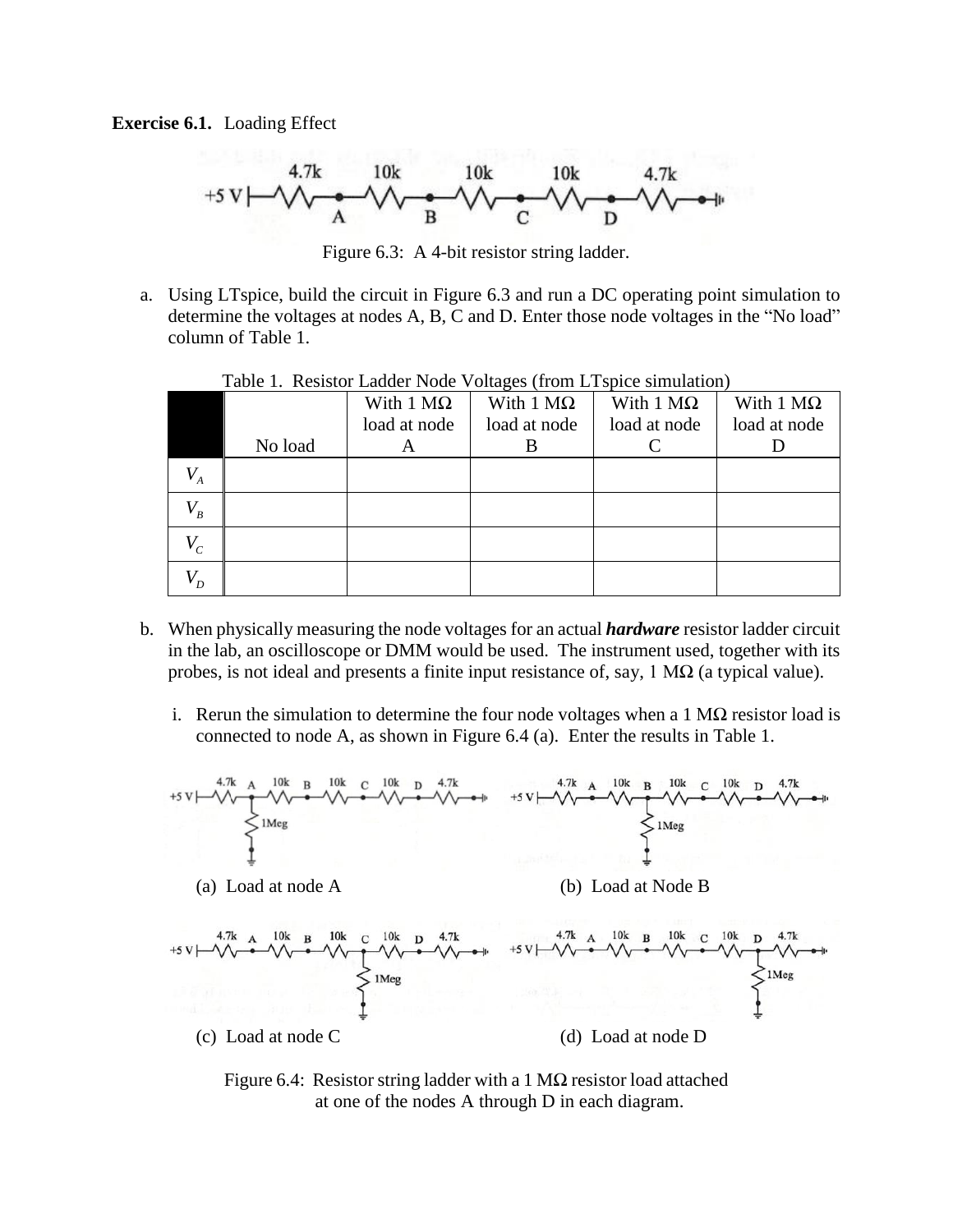- ii. Repeat with the load connected sequentially to nodes B, C and D, as shown in Figures 6.4 (b) through (d). When you're done, there should be a total of five simulations with values determined for each of the four node voltages,  $V_A$  through  $V_D$ , for each simulation.
- iii. Explain any differences you see in the results.

#### **Exercise 6.2.** Loading Effect (Again)

There is clearly an effect caused by the finite input resistance of the measurement device. Using LTspice, let us attempt to quantify the effect as a function of resistance.

- a. Build the two voltage-divider circuits in Figure 6.5 in LTspice on the same schematic page. Note that the resistor values are a variable  $\{R\}$ , the source voltage is 5 V DC and each output node is labeled.
- b. Use the following SPICE directive in conjunction with a DC operating point simulation to sweep the resistors in both circuits.

.step param R list 10 100 1k 10k 100k 1Meg 10Meg

c. Plot the voltages at  $V_{out1}$  and  $V_{out2}$  with a *logarithmic* x-axis. Save your circuits and the simulation results into a Word document, and submit this document as part of your pre-lab work.



Figure 6.5: Circuits to test the loading effect of a measuring instrument having a  $1$ MΩ input resistance.

#### **Exercise 6.3.** Resistor Tolerance Effect

Resistors have tolerances for their values which can vary from 10% for generic through-hole resistors to as low as 0.005% for laser trimmed resistors. It is highly unlikely that you will *ever* encounter a resistor has a resistance *exactly* equal to its labeled value.

LTspice has a Monte Carlo function,  $\{mc\{x,y\}\}\$ , that will generate uniformly-distributed random numbers, *z*, such that  $x \times (1-y) \le z \le x \times (1+y)$ . For example,  $\{\text{mc}\{5, 0.1\}\}\$  will generate *z* values such that  $5 \times (1 - 0.1) \le z \le 5 \times (1 + 0.1)$  or  $4.5 \le z \le 5.5$ .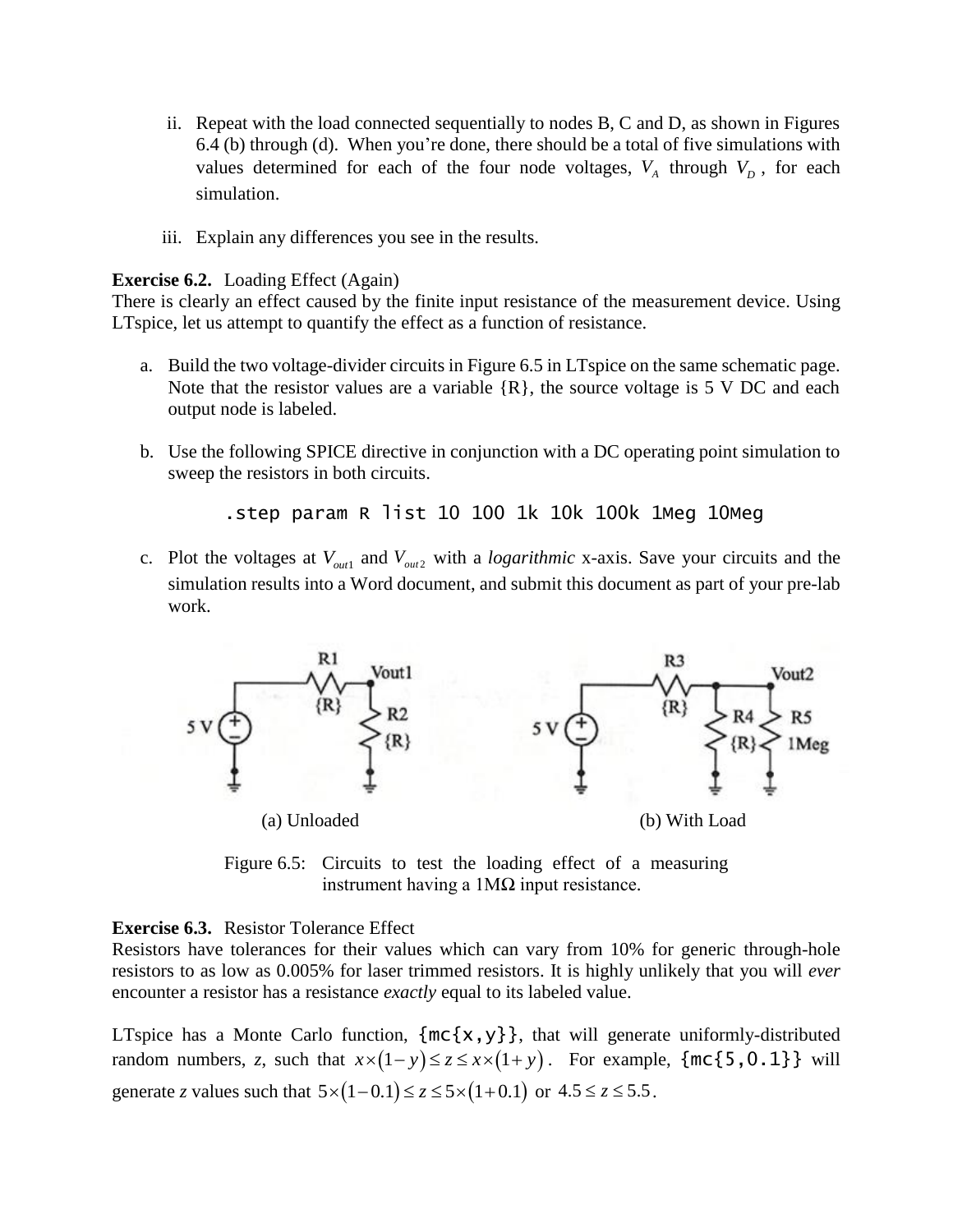a. Construct the circuit shown in Figure 6.6, setting the resistor va1ues to call the mc function as shown.



Figure 6.6: Resistor ladder with the resistor values assigned by the LTspice Monte Carlo function.

b. Use the following SPICE directive in conjunction with a DC operating point analysis to randomize all the resistor values for 1000 trials.

| .param to $=0.05$      | $\leftarrow$ (tolerance = ±5%)    |
|------------------------|-----------------------------------|
| .step param run 1 1k 1 | $\leftarrow$ (1000 separate runs) |

- c. Plot all of the node voltages, A-D, on separate plot planes to view how the voltage at each node varies for each trial. Tabulate the voltage ranges for each node.
- d. Save your circuit and the simulation results into a Word document to be submitted as part of your pre-lab work.

#### **PROCEDURE**

**Exercise 6.4.** Inexact Values Effect on Equivalent Resistance

The equivalent resistance for an  $R - 2R$  ladder with all the digital bits tied to ground is R. (See Appendix T.) However, it is not always possible to obtain the resistor values desired for a particular design. Suppose, for example that you design an  $R - 2R$  ladder intending to use 500 $\Omega$ and 1k $\Omega$  resistors, but then you discover that 500 $\Omega$  resistors are not available – in fact, they aren't even a standard value! (See Appendix D.) The nearest value you can get is  $470\Omega$ , so your actual circuit will look like the one in Figure 6.7. Calculating the equivalent resistance of that circuit is *not* trivial.



Figure 6.7: An 8-bit  $R - 2R$  ladder with all of the digital bits tied to ground.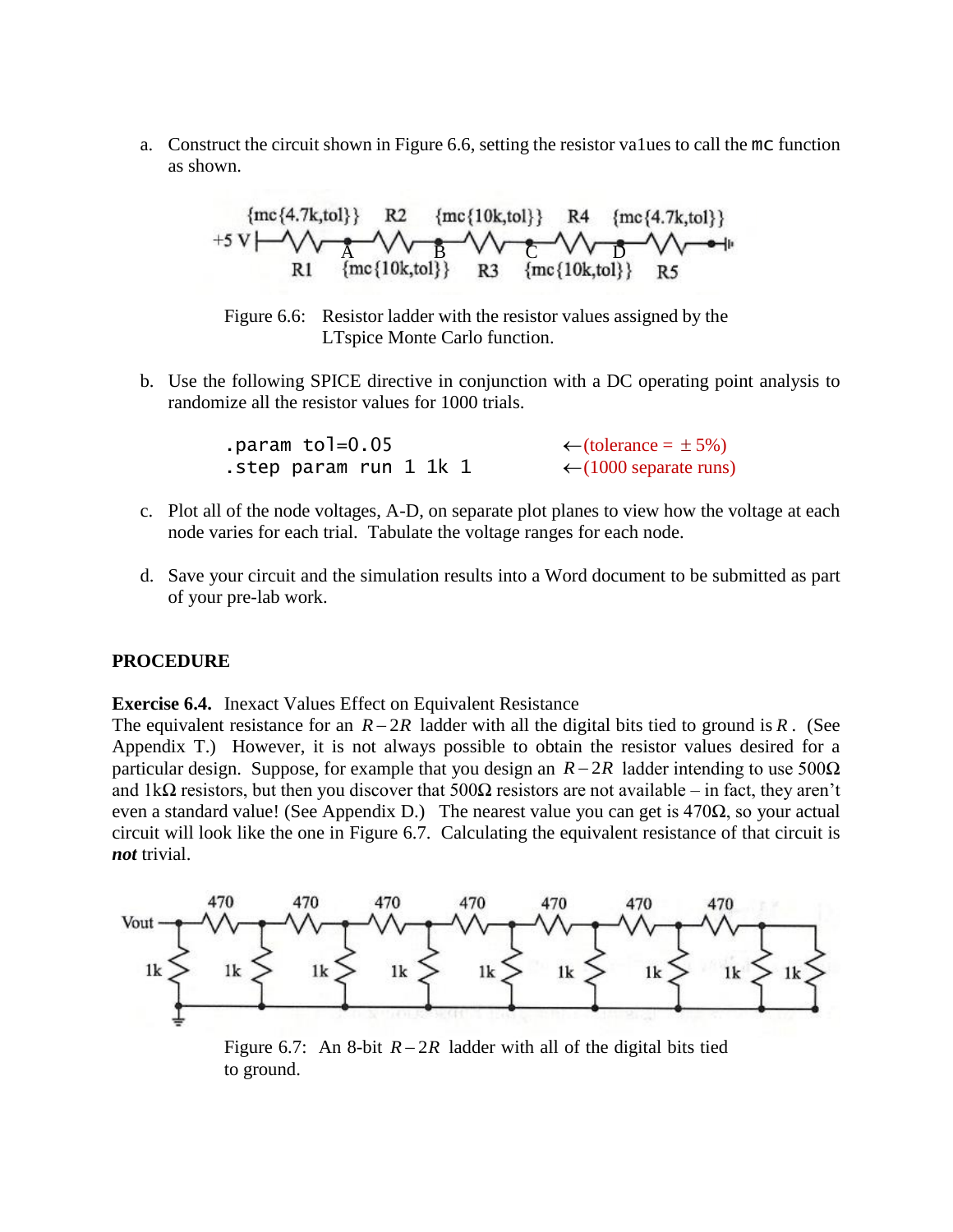- 1. Construct the 8-bit *R* − 2*R* ladder of Figure 6.7 in LTspice. Using a 1 V or 1 A test source (your choice) connected at the *Vout* node, run a DC operating point simulation and determine the equivalent resistance.  $(1V \Rightarrow R=1/I$  or  $1A \Rightarrow R=V)$ . Save the result.
- 2. Change the 470  $\Omega$  resistors to 500  $\Omega$  resistors, redo the simulation, and confirm that the ideal equivalent resistance is 500  $Ω$ .

**Exercise 6.5.** Resistor Tolerance Effect (*Again*)

Repeat the Monte Carlo simulations from Preliminary Exercise 6.3 using the tolerances listed in Table 2. Tabulate the voltage ranges at each node.

| <b>Resistor</b>  | -0-<br>$V_{A}$ |      | --0-<br>$V_{\overline{B}}$ |      | $V_c$ |      | $V_{\overline{D}}$ |      |
|------------------|----------------|------|----------------------------|------|-------|------|--------------------|------|
| <b>Tolerance</b> | Min.           | Max. | Min.                       | Max. | Min.  | Max. | Min.               | Max. |
| $5\%$            |                |      |                            |      |       |      |                    |      |
| $1\%$            |                |      |                            |      |       |      |                    |      |
| $0.1\%$          |                |      |                            |      |       |      |                    |      |
| $0.05 \%$        |                |      |                            |      |       |      |                    |      |
| $0.01\%$         |                |      |                            |      |       |      |                    |      |
| $0.005 \%$       |                |      |                            |      |       |      |                    |      |

Table 2. Voltage Range with Different Resistor Tolerances

# **Exercise 6.6.** Resistor Cost

Of course, having a tight resistor tolerance is naturally desirable, but an often-overlooked problem is the associated cost. Use the Digikey online catalog ([https://tinyurl.com/mb9hvs9\)](https://tinyurl.com/mb9hvs9) to find the maximum and minimum unit cost for through-hole resistors having the tolerances listed in Table 3, and complete the table.

| <b>Tolerance</b> | Table 5. Only Cost Range for Through-Hole Resistors<br><b>Maximum Unit Cost</b> | <b>Minimum Unit Cost</b> |
|------------------|---------------------------------------------------------------------------------|--------------------------|
| $5\%$            |                                                                                 |                          |
| $1\%$            |                                                                                 |                          |
| $0.1\%$          |                                                                                 |                          |
| $0.05 \%$        |                                                                                 |                          |
| $0.01 \%$        |                                                                                 |                          |
| $0.005 \%$       |                                                                                 |                          |

Table 3. Unit Cost Range for Through-Hole Resistors